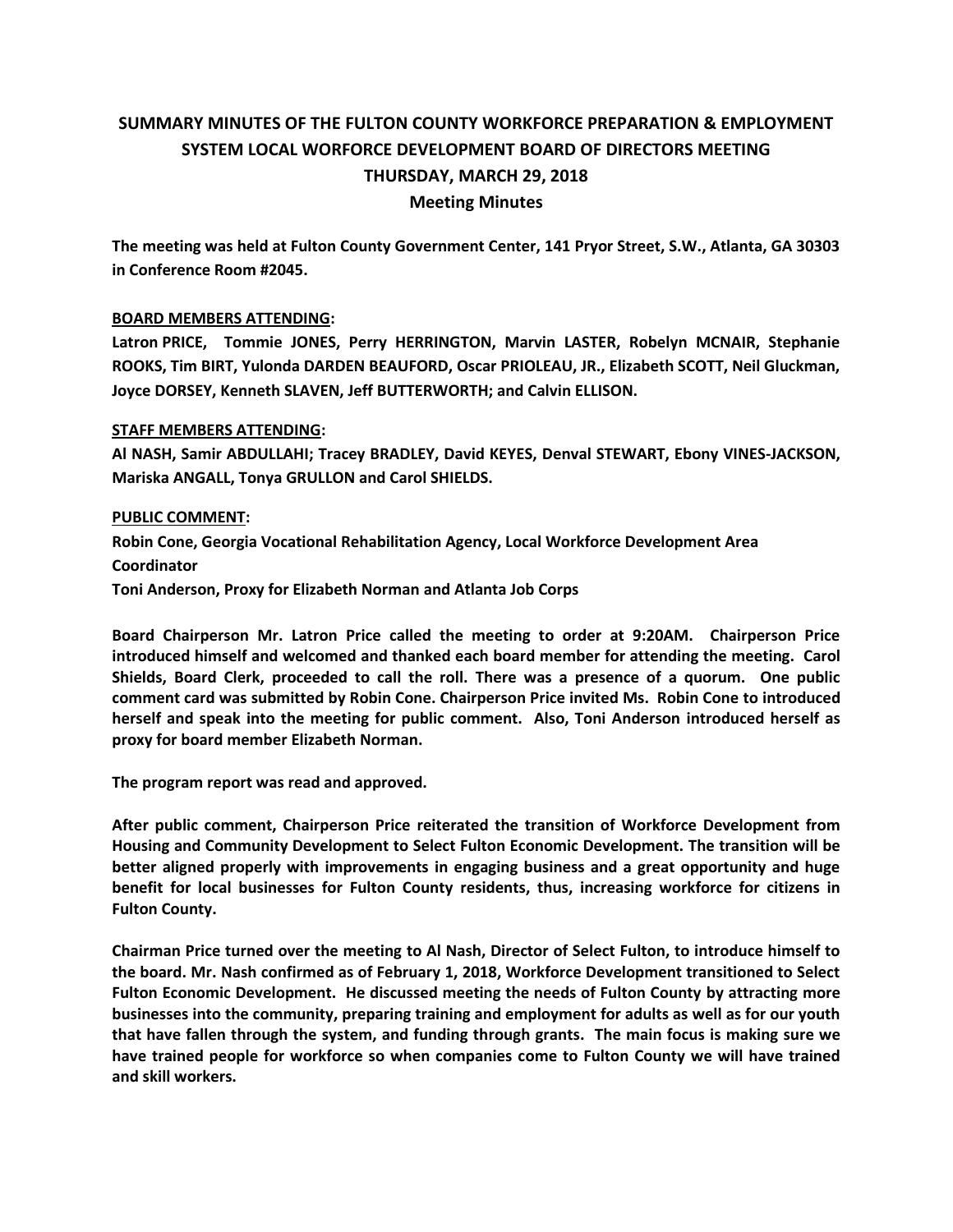**Chairman Price then turned the meeting over to Samir Abdullahi, Deputy Director of Select Fulton. He delivered a power point presentation overview of Economic Development. His discussions and ultimate goal was to give the board a high level version on:** 

- **What Is Select Fulton**
- **How do we Practice Economic Development,**
- **Outcomes of Economic Development, and;**
- **What the organization is composed of**

**He also discussed primary area focus for Economic Development, service providers, sources for projects, industry focus, FY 2016 highlights and 2017 Project totals. (Presentation will be included with final minutes)** 

**After the presentation from our Deputy Director, Chairman Price interjected the meeting and asked for the board to review the minutes from the previous board meeting retreat that was held on December 4, 2017. After reading the minutes, Mr. Price asked for a motion to approve the December 4, 2017 Board Meeting Retreat minutes. The motion was made by Robelyn McNair and seconded by Perry Herrington. The vote was passed unanimously by the board.** 

**Tracey Bradley, Division Manager, was given the floor by Chairperson Price to notify the board that as of July 1, 2018, the state Workforce will be moving from the Georgia Department of Economic Development to the Technical College System of Georgia (TCSG) under Joe Dan Banker.**

**Mr. Bradley discussed and notified the board of the \$105K recapture and explained the recapture was due to overserving In School Youth (ISY) and not underserving youth. The recapture of funds will not come out of the grant, but from Fulton County General funds. Mr. Bradley wanted it to be understood that funding was spent on youths, but just in the wrong category.** 

**WIOA and Legislative updates was presented by David Keyes.** 

# **VOTING ITEMS**

**Tracey Bradley brought before the board a voting item for ITA (Individual Training Accounts) increase. He explained that the Atlanta Regional Commission in January 2018 decided for our region the increase the ITA amount. This would allow and help us to spend down and draw down dollars to spend towards education and training for our clients we serve.** 

**Motion to approve the ITA increase of \$5k to \$7K for one year and from \$8K to \$10K for two year program was made by Robelyn McNair, seconded by Elizabeth Scott, 1 nay by Neil Gluckman, and no abstentions**.

# **EXECUTIVE SESSIONS**

**Move to go into Executive Session was made by Robelyn McNair and seconded by Oscar Prioleau for full board membership. There were no opposes and no abstentions. The Board is now in Executive Session. Chairperson Price introduced our new board members for approval. The Board Development and Visibility Task Force meet in closed session to make recommendation and move forward with the**